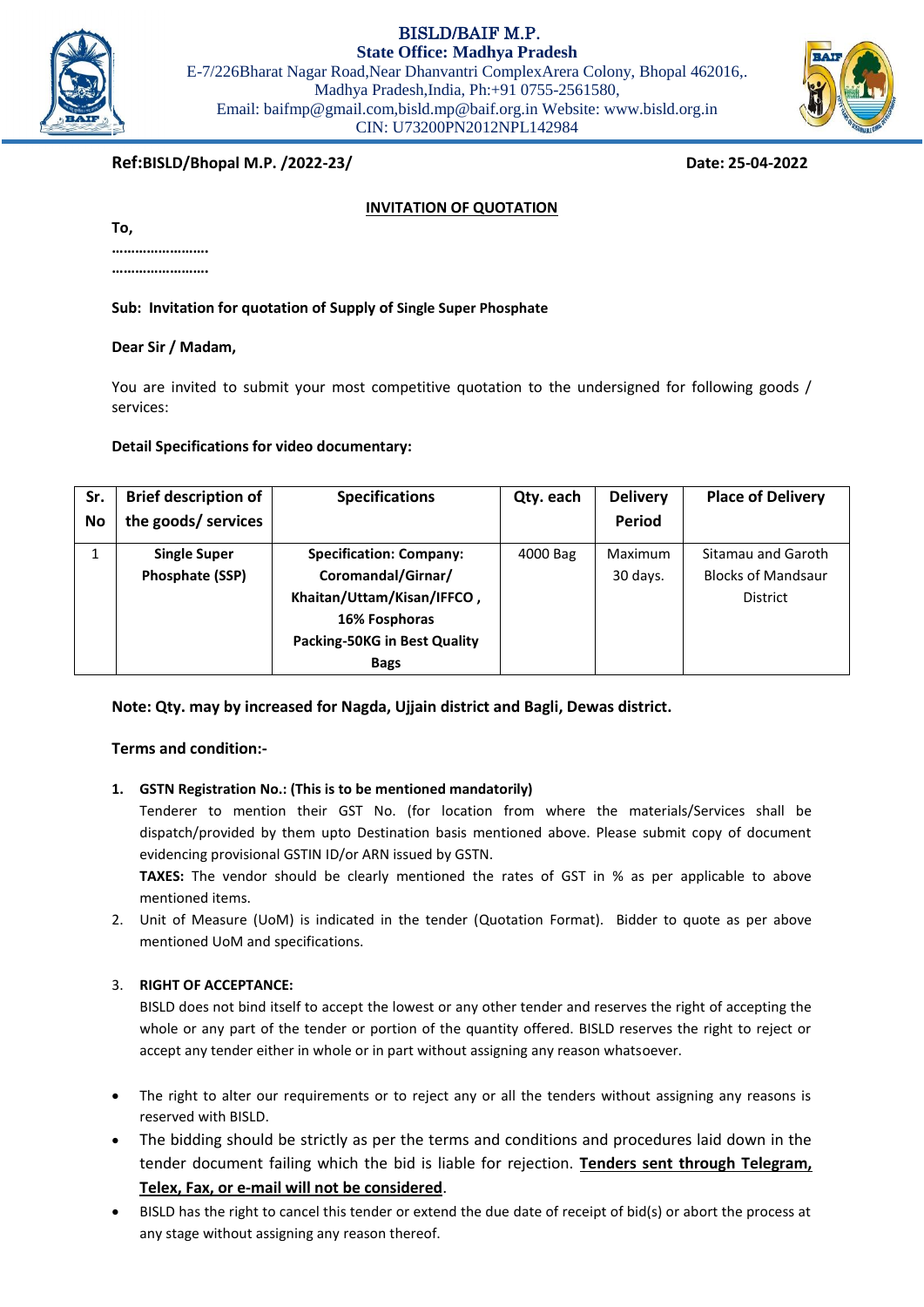BISLD/BAIF M.P.



**State Office: Madhya Pradesh** E-7/226Bharat Nagar Road,Near Dhanvantri ComplexArera Colony, Bhopal 462016,. Madhya Pradesh,India, Ph:+91 0755-2561580, Email: baifmp@gmail.com,bisld.mp@baif.org.in Website: www.bisld.org.in CIN: U73200PN2012NPL142984



- BISLD reserves the right to vary the quantity of the item (covered in this tender) before the due date and time of opening of tender.
- BISLD also reserves the right to accept whole or partly any tender or reject any tender without assigning any reason whatsoever.

# 4. **VALIDITY OF OFFER:**

Quotation shall remain valid for a period not less than 30 days after the deadline date specified for submission.

- 5. The rates must be inclusive of all taxes payable against the State Govt./Central Govt., statutory notification, wherever applicable.
- 6. No escalation will be payable, as a result of State/Central Govt. notification or any other account, during the currency of the contract, unless specifically provided for, in the contract.
- 7. **FAILURE OF VENDOR**: If the Vendor fails to Delivery of the material timely, and as a result, the order is cancelled, the amount due to him, on account of work executed by him, if payable, shall be paid to him, only after due recoveries, as per the provision of contract, and only after alternative arrangement to supply of material have been made, at the price risk of the vendor.

# 8. **PAYMENT OF BILLS**:

- The bills shall be submitted by the vendor, immediate after supply of material, for the supply of quality material, as certified by the Officer-In-Charge and on the basis quality material received as per specification given in Purchase, the payment will be made within 15 days.
- The bills shall be submitted by the vendor within ONE months of the completion of supply and no further claims shall be made by the vendor, after submission of the final bill. Any such additional bill shall be deemed to have been waived or extinguished.
- RTGS/E-Payments: Real time Gross Settlement shall be encouraged.
- 9. **Delivery of Material:** On site supply of material as per specification mentioned including loading and unloading.
- 10. The goods/Service, if not supplied as per specification, will be rejected and returned at your cost.
- **11.** No deviation to terms & conditions of the tender document is acceptable. In case it is found that the Bidder has mentioned deviation in any other form or in any submitted document, the same shall not be considered & offer shall be treated as non-responsive. If a firm quotes 'Nil' charges/consideration, the bid shall be treated as unresponsive and will not be considered.

# **Please submit the quotation in sealed envelope in the below mentioned address;**

**E-7/226, Bharat Nagar Road, Near Dhanvantri Complex Arera Colony, Bhopal 462016, Madhya Pradesh,India, Ph:+91 0755-2561580,**

Please send your quotation on or before 29<sup>th</sup> April 2022 at 5 PM.

Thanking you.

 $U(h.840.6$ **(V.B. Dyasa)**

**Regional Director**